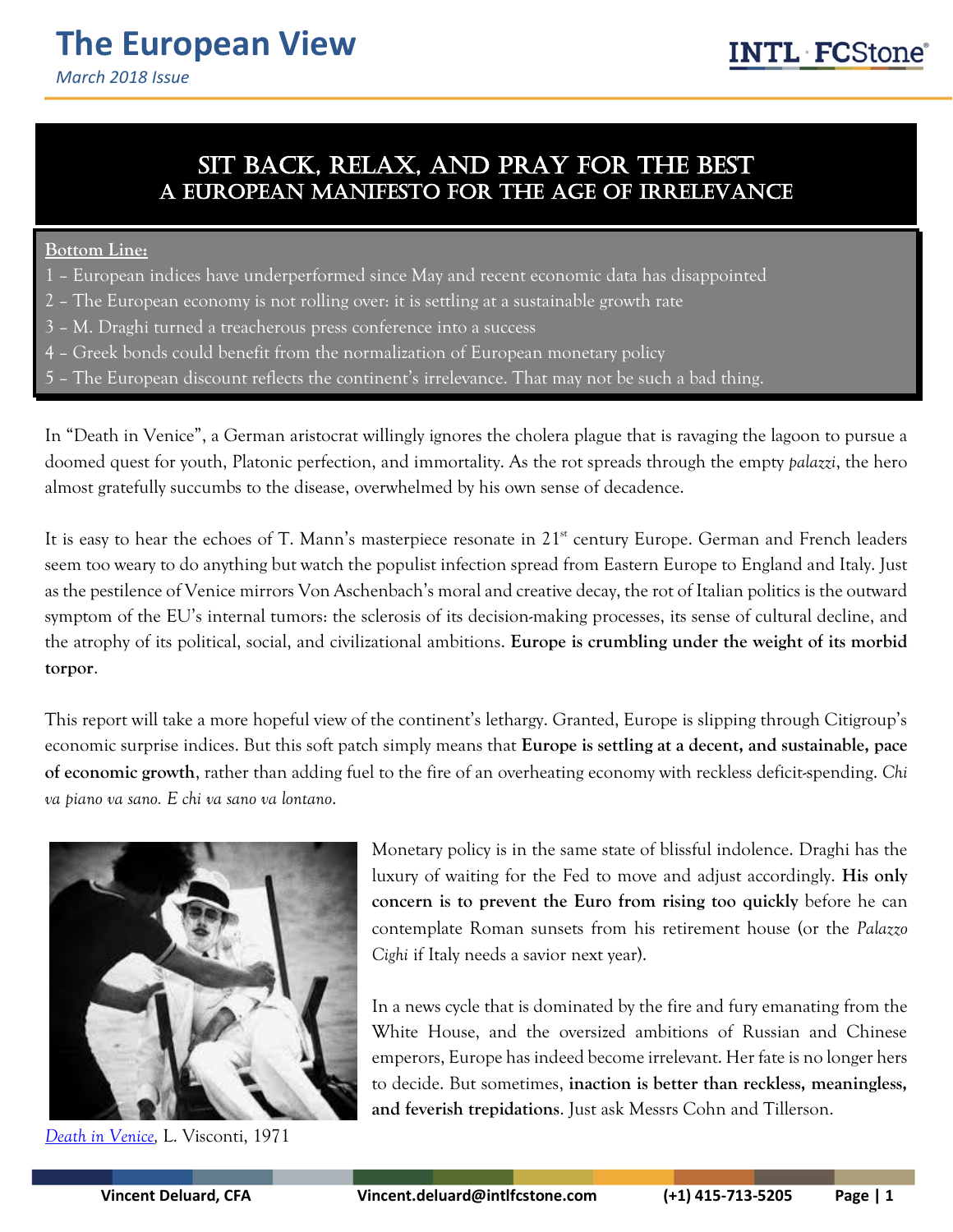## **Soft Patch or Fake News?**

What a difference a year makes! About a year ago, European indices were outperforming, pundits were certain that the Euro would fall to parity with the dollar, and the biggest political risk was France. A year later, the Eurostoxx 50 Index has underperformed almost every major global index (in local currency at least), M. Draghi spends his press conferences talking down the Euro, and France has become the continent's anchor of stability.



Consistent with the leading tendencies of equity markets, **recent economic data has confirmed the poor performance of European indices**. The Eurozone manufacturing PMI fell to 58 last month, the European Commission Economic Sentiment Indicator fell in the past two months, and, most worryingly for the European Central Bank and the normalization of monetary policy, headline inflation fell to 1.2% last month, against 1.9% a year ago. To add insult to injury, this European soft patch is taking place just as U.S. growth accelerates: the Citigroup Economic Surprise Index for the U.S. has jumped to 45, against *minus* 22 for the Eurozone.

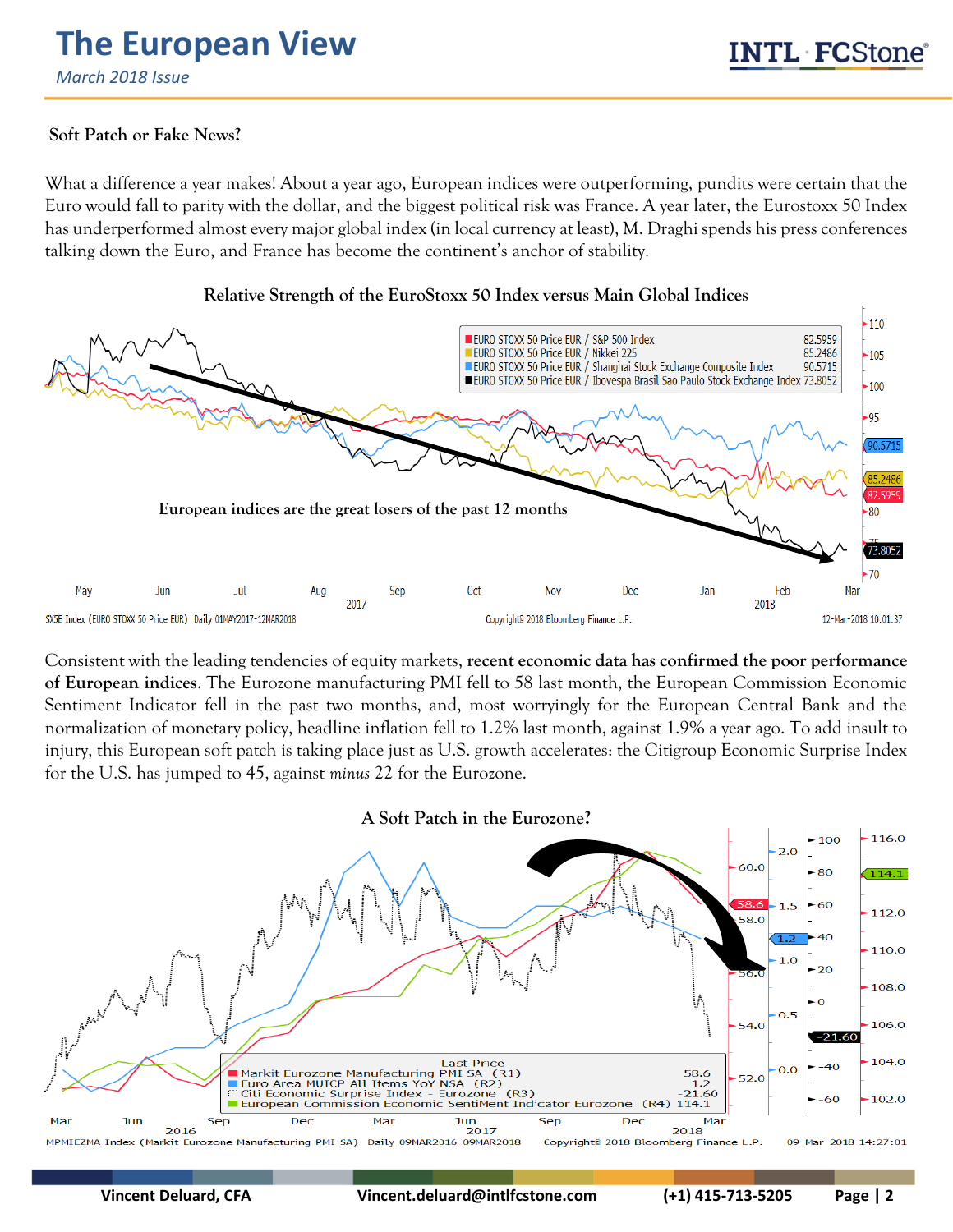*March 2018 Issue*

This narrative needs to be put in perspective. **Much of the underperformance of European indices is offset by a**<br>st<mark>rengthening currency</mark>. In dollar terms, Eurozone equities have outperformed equity indices in Japan, the U **strengthening currency**. In dollar terms, Eurozone equities have outperformed equity indices in Japan, the U.K., Canada, China, India, and Australia since the start of the year. Also, the perceived economic soft patch may just mean that the eurozone economy is stabilizing at high levels, rather than rolling over. Both the manufacturing PMI and the consumer confidence index were at record highs prior to last month's prints. **Sentiment and economic surprise indices are usually normalized: it is impossible for them to keep rising forever**. Similarly, the drop in headline inflation mostly reflects the recent rise of the Euro, and the passthrough of the dip in commodity prices in early 2017. Last but not least, falling vegetable prices after an [acute lettuce shortage last year](https://www.ft.com/content/89e2d7bc-1bc7-11e8-aaca-4574d7dabfb6) have pushed down the headline index. Core eurozone inflation remained unchanged at 1%, pretty much where it has been for the past four years.

**Stability should be welcome at this stage of the cycle**. With unemployment rates at generational lows in most developed countries, the biggest risk is economic overheating. 2.7% real GDP growth and 8.6% unemployment rate is probably as good as it gets for the continent. These levels were the tipping point in the pre-2008 cycle: the price for above-trend growth in 2007 and 2008 was a massive credit bubble, which eventually set the stage for the brutal sovereign and banking debt crisis.

Bank credit to households is growing at a healthy, if not spectacular, 3.2% in the Eurozone, against almost 10% in 2006. The continental average is still dragged down by the slow recovery of bank lending in the periphery, but **household credit is growing at 6.5% in France**. Loans to households are also growing at a record rate in **credit-adverse** [Germany.](https://marketintel.intlfcstone.com/MISecure/Flex/ViewPdf.aspx?Item=212923) It is quite likely that the European economy will lag the deficit-powered U.S. expansion in the next months. But even J.M. Keynes argued for fiscal prudence during good times. As the Italians say, *« chi va piano va sano. E chi va sano va lontano ».*



#### **Unemployment, Growth, and Credit in the Euro Area**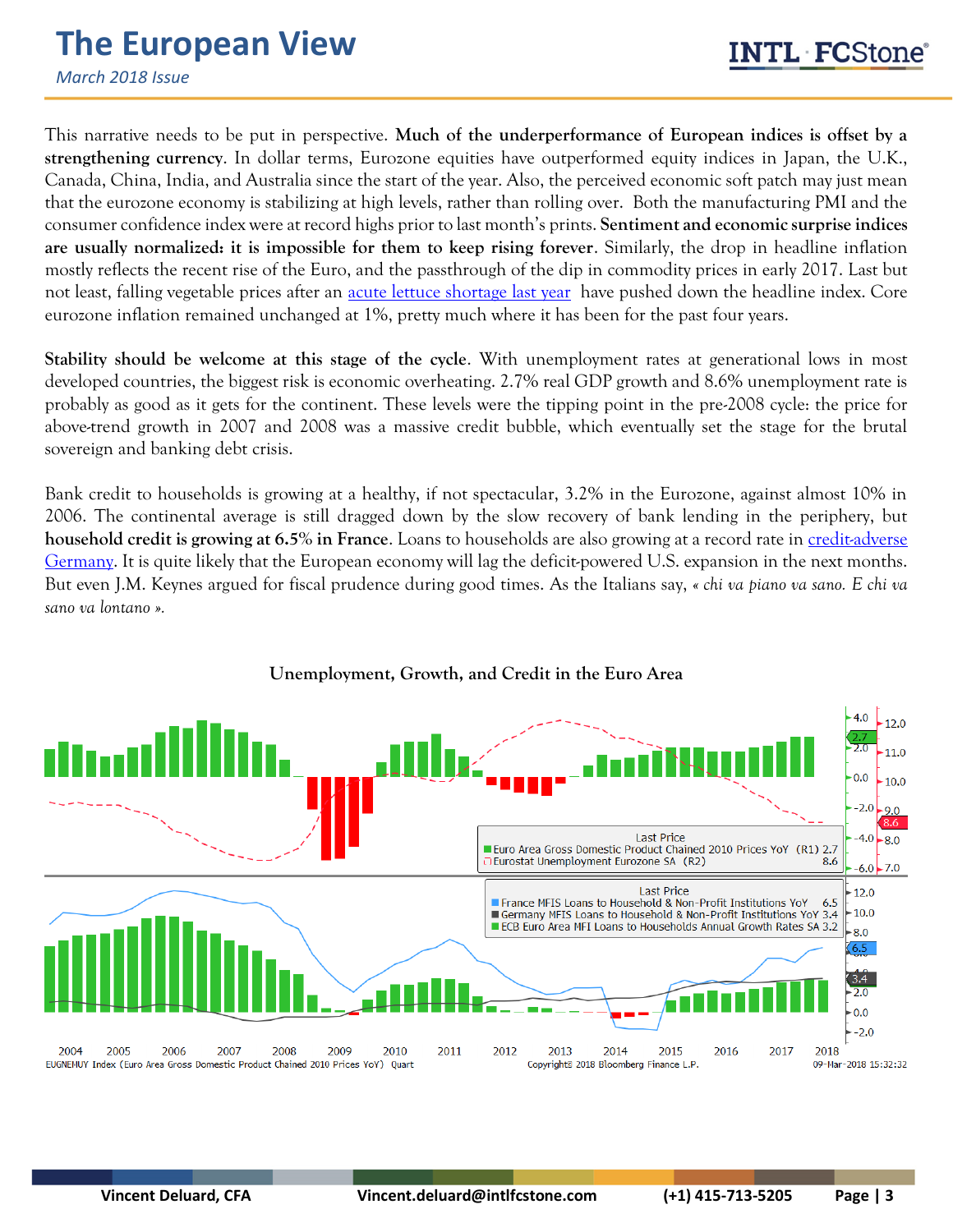*March 2018 Issue*

# **Draghi's Early Retirement Gift**

Like most workers about to retire, M. Draghi has one obsession: to not screw things up so close to the goal. He has a pretty good plan for that: a very slow and gradual plan to tilt the bank's talking points, reduce the pace of bond purchases, and eventually raise the deposit rate once or twice before his big going away party. Like most workers about to retire, M. Draghi has one nightmare: that some idiot will ruin his carefully laid-out plans.

That nightmare scenario seemed to materialize in January after S. Mnuchin's weak dollar comments sent the Euro to \$1.25. Mr Draghi spent what should have been a dull and eventless press conference putting down that fire.

Fortunately, unexpected events work both ways. Last week's press conference should have been much harder as M. Draghi needed to tweak the ECB's communication in a slightly less dovish way. Speculative traders held a record net long position on EUR/USD future contracts and the Euro did spike when M. Draghi removed the reference to an "increase of the asset purchase program in terms of size and/or duration".

But then, **M. Draghi was able to turn all the recent economic and political surprises in his favor**. Surprise tariffs from the White House? They should eventually lead to a stronger dollar. Political chaos in Italy? Political uncertainty would eventually result in a loss of confidence, and a more measured pace of monetary tightening. The February spike in volatility? It would amount to an unexpected tightening of financial conditions, which would have to be offset by easier monetary policy. Draghi's great balancing act was so successful that the Euro was lower by the end of the press conference and seems to have stabilized in a narrow 1.21 to \$1.25 range.



### **Draghi's Silver Tongue** Euro and Swap Rate During the March 8 Conference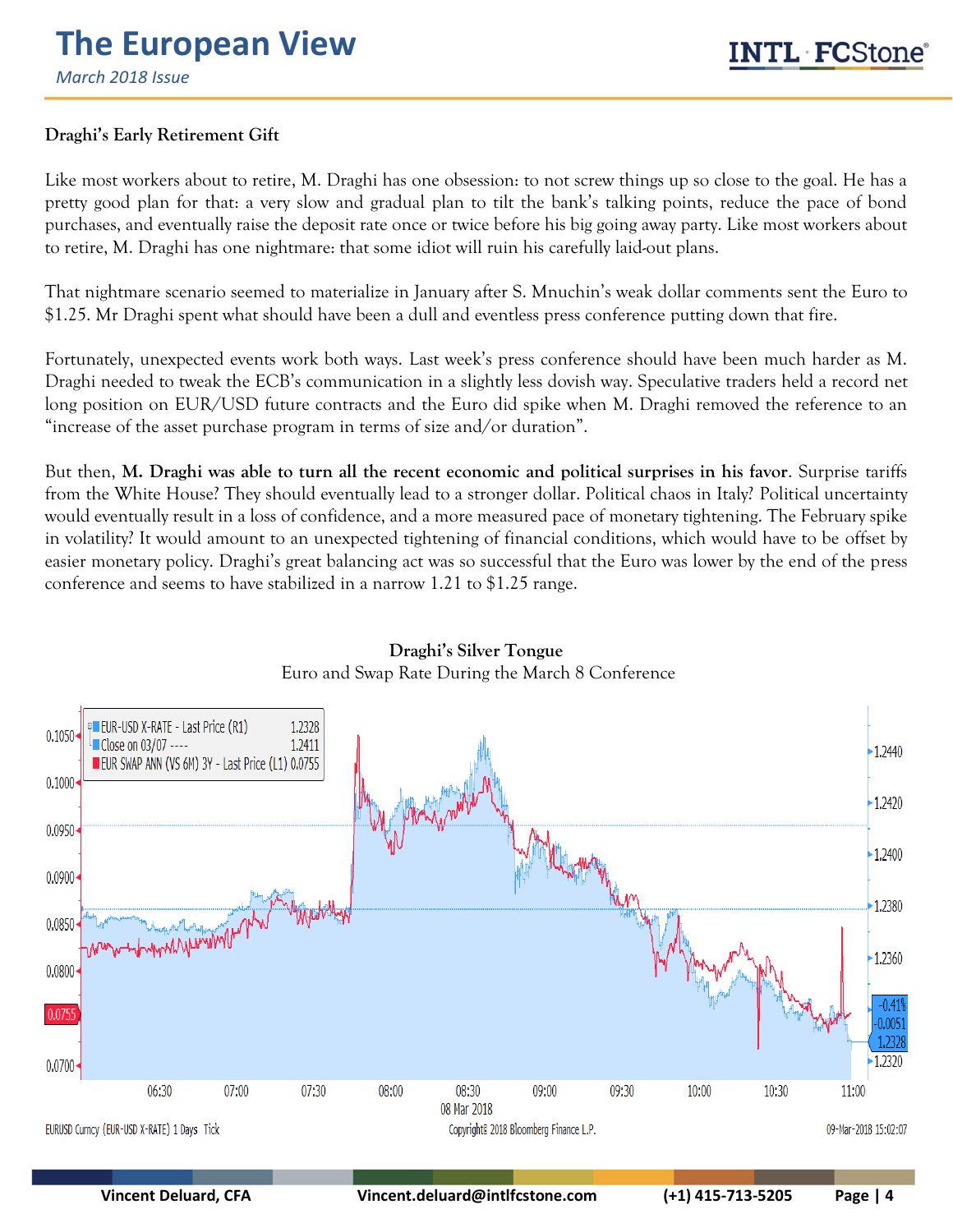## **The European View** *March 2018 Issue*

 How might the future look for the European Central Bank by the time M. Draghi walks into the Roman sunset?

Unemployment will be below 8%. Inflation will close to, but below 2%. The Euro will be back to \$1.3, or even \$1.4, but it will have gone there gradually, as the ECB's skillful communication would have smoothed the bumps. All the "program" countries will have graduated from the European Stability Mechanism's financial assistance. With a bit of luck (France) and effort (Spain and Italy), no country will be in violation of the European rules on public deficits. Public sector debt, adjusted by ECB holdings, will have fallen to its pre-crisis level.

Five years ago, this scenario would have seemed like some sort of a dark joke. Two years ago, it may have been the secret dream of ECB economists, but anyone who would have voiced that in public would have been ridiculed. A year ago, this would have been a "James Bond" trade: one where the hero needs to from escape the shark tank, ski down the avalanche, and jump into the flying helicopter to rescue the girl. Today, it seems like the most probable path for the European economy, bar an outside catastrophe.

How could this scenario translate in capital markets? Last month, I suggested that [10-year Italian BTPs were a good](https://marketintel.intlfcstone.com/MISecure/Flex/ViewPdf.aspx?Item=224048)  [way to buy the Euro](https://marketintel.intlfcstone.com/MISecure/Flex/ViewPdf.aspx?Item=224048) without paying Mr. Draghi. I do not mind the credit risk, but 10-year bonds present a lot of duration risk given my [secular outlook for higher, much higher rates.](https://marketintel.intlfcstone.com/MISecure/Flex/ViewPdf.aspx?Item=223177) A client recently suggested that I looked at **2-year Greek notes**. I joked that it would be hard to convince investors to buy Greek debt at a lower yield than the comparable maturity U.S. treasuries. He offered a different, and interesting perspective: 2-year Greek debt offers a real yield of 1.2%, versus *minus* 2% in Germany. **The real "certificate of confiscation" in Europe are German bunds, not peripheral debt**!

Politics may also be a tailwind for this trade. The ECB's emergency lending to Greek banks has fallen to €17.4 billion last month, a quarter of its level when QE started. The *troika*'s assistance package ends in August, so **Greek bonds could potentially be eligible for the last months of the European Central Bank's Public Sector Purchase Program**. The amounts of Greek debt that the ECB would buy would be trivial, but the symbol would matter for markets.

That symbol may also matter for the political image of M. Draghi – this would be even better than [G. W. Bush "Mission](https://www.google.com/search?q=george+w+bush+mission+accomplished+picture&rlz=1C1GGRV_enUS751US751&tbm=isch&source=iu&ictx=1&fir=iPKX4DLhi6KnUM%253A%252Co8Lou8s1xRBEXM%252C_&usg=__tCjAm61p4v7ADgnYs73q6dhLVOk%3D&sa=X&ved=0ahUKEwir3bHQ1ufZAhUBb60KHWbSAjMQ9QEIKzAA#imgrc=iPKX4DLhi6KnUM:)  A[ccomplished" banner](https://www.google.com/search?q=george+w+bush+mission+accomplished+picture&rlz=1C1GGRV_enUS751US751&tbm=isch&source=iu&ictx=1&fir=iPKX4DLhi6KnUM%253A%252Co8Lou8s1xRBEXM%252C_&usg=__tCjAm61p4v7ADgnYs73q6dhLVOk%3D&sa=X&ved=0ahUKEwir3bHQ1ufZAhUBb60KHWbSAjMQ9QEIKzAA#imgrc=iPKX4DLhi6KnUM:) on the USS Lincoln. The optics on that would be so good that they could make Draghi a serious contender to come back as the proverbial white knight to save Italy from political chaos…



#### **Greek Sovereign Yields and Emergency Lending Assistance**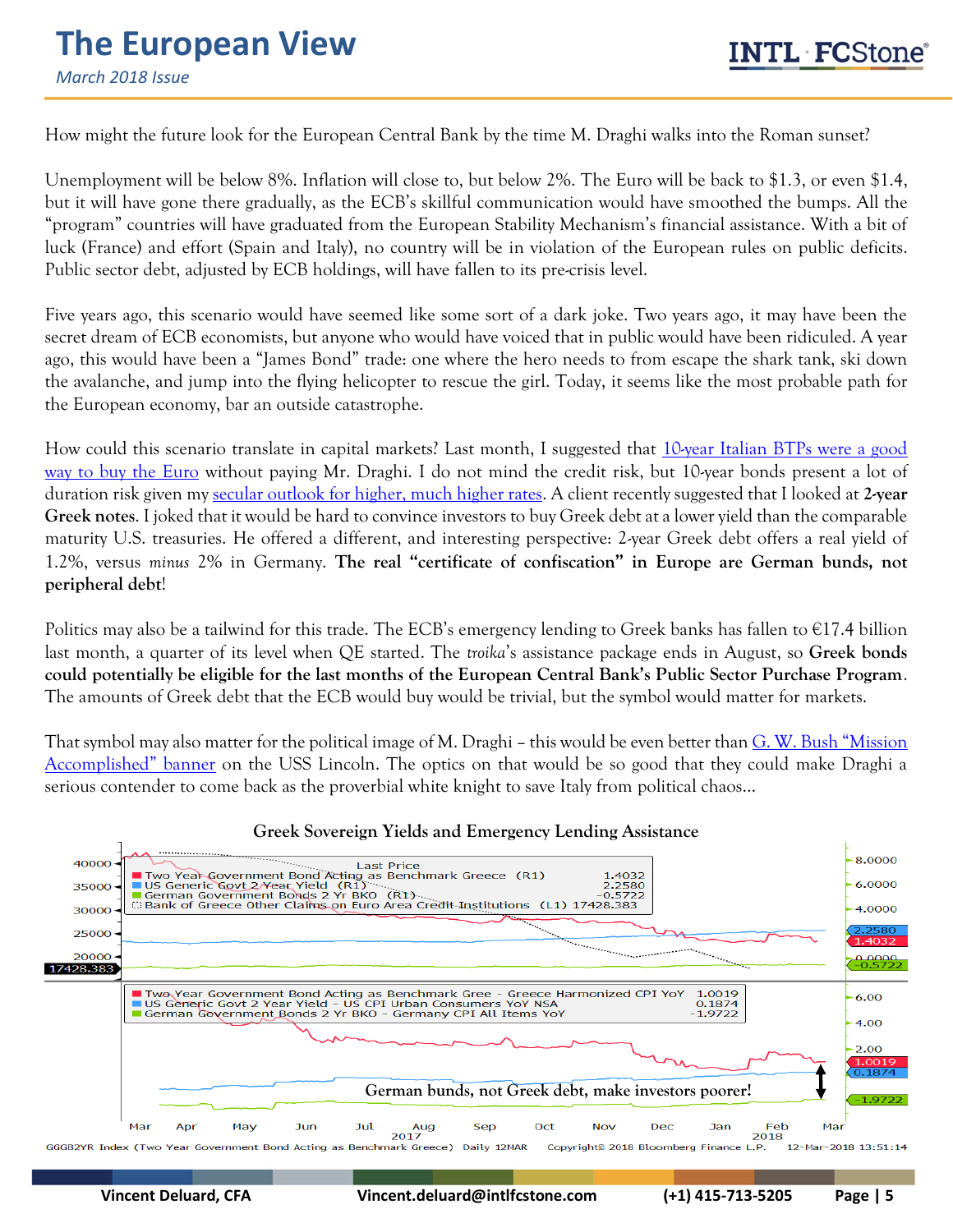## **The Age, and the Virtues, of European Irrelevance**

Watching the news flows lately, one would be forgiven for thinking that the Eurasian continent ends with the Dnieper river. The train of history seems to have left Europeans behind. Europe is so irrelevant that D. Trump is happy to sacrifice German steelmakers just to send China the message that the U.S. is serious about trade. In China, Xi Jinping extended his imperial power to his lifetime. Besides controlling the flow of information between more than one billion citizens, the "Chinese dream" ambitions to transform three continents. Europeans look at the Belt and Road initiative with a mix of bewilderment, envy, and, most of all, helplessness. With the upcoming elections, V. Putin will prove his total control of the Russian society, and the futility of the sanctions imposed by the European Union four years ago.

**Europe has been completely sidelined in the main diplomatic hot spots of the world**: from Syria to Iran, Korea to the South China Sea, Europe is a passive bystander, obediently waiting for the grown-ups to reach a decision. The only time Europe manages to make headlines is when it threatens to self-destruct. And then again, these threats are no longer taken seriously. Markets barely shrugged when Catalans made a pathetic attempt at independence last year. Italian bond yields were dead flat after an election when anti-EU forces gathered more than 55% of the votes.

I believe **this sense of historical irrelevance is ultimately the reason for the resilience of the European discount**. As I explained [last July,](https://marketintel.intlfcstone.com/MISecure/Flex/ViewPdf.aspx?Item=198565) differences in sector composition, leverage, or even growth expectations cannot fully explain the cheapness of European equities versus the other MSCI regions. Euro-breakup risk may have been a factor during the sovereign debt crisis, but why would the discount have persisted in the equity market, while it has all but disappeared in the bond and currency markets? For lack of a better explanation, I believe investors are punishing Europe for its lack of historical relevance.

Yet, it seems to me that the European model of rule by judges and technocrats may outlast the U.S. model of reality TV politics, and the Sino-Russian model of one-man rule. Just ask Mr. Cohn what he thinks of his likely replacement by TV personality Larry Kudlow.



### **Price-to-Book and Long-Term Growth of Major MSCI Indices**